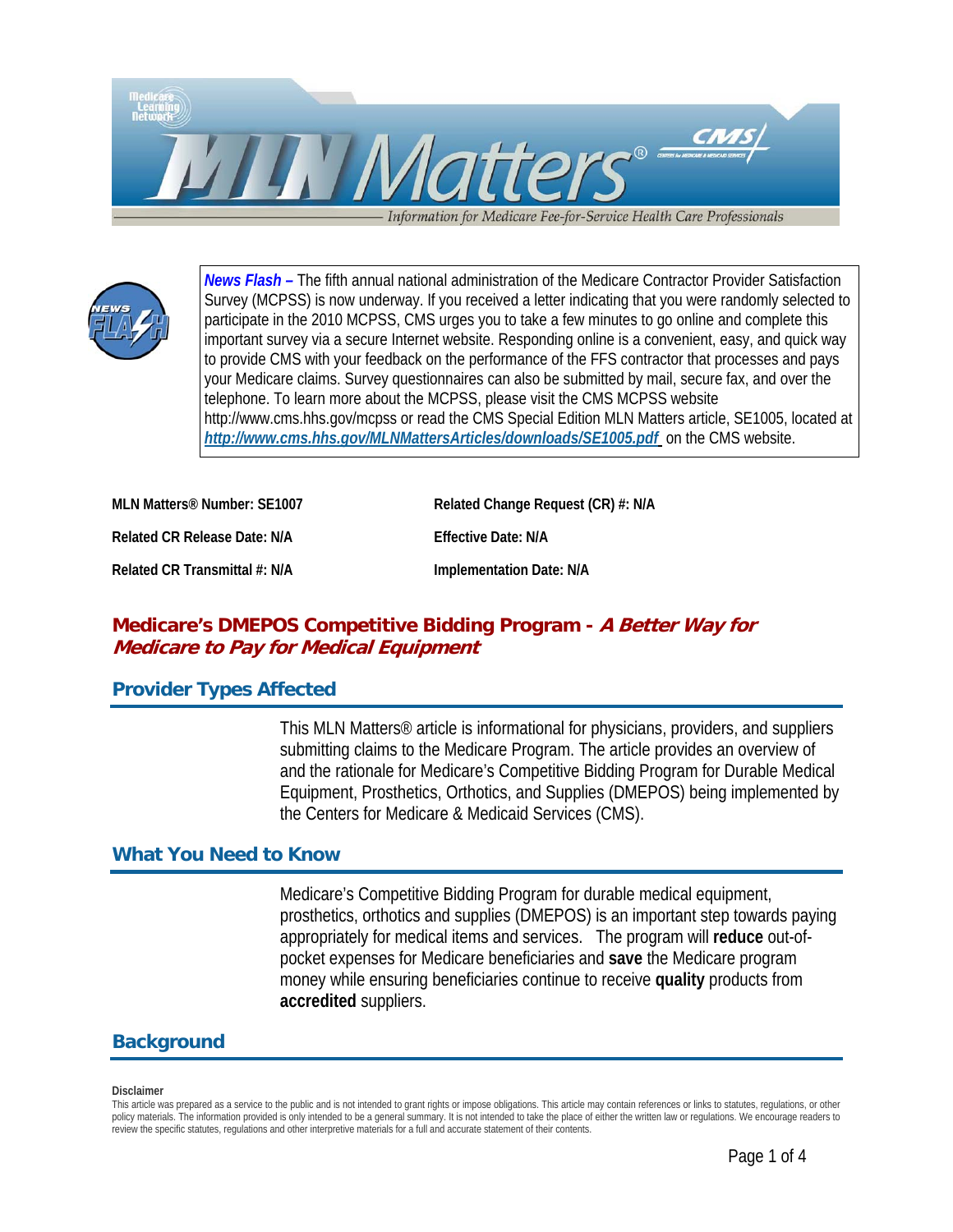Examples of DMEPOS include oxygen equipment, walkers, wheelchairs, devices used to treat sleep disorders, and hospital beds. Medicare generally pays 80 percent of the "fee schedule" payment amount for DMEPOS items used in the home by beneficiaries under Part B of Original Medicare, and beneficiaries pay the remaining 20 percent. For most of these items, the "fee schedule" payment amounts are based on historical charges, adjusted for inflation at times, and not on current market prices. Numerous studies by the Office of the Inspector General and the Government Accountability Office have found that the prices paid by Medicare for certain DMEPOS items are excessive --- sometimes three or four times retail prices and the amounts paid by commercial insurers. Clearly, Medicare needs a better way to pay for DMEPOS items.

Under the DMEPOS Competitive Bidding Program, Medicare beneficiaries with Original Medicare who live in competitive bidding areas (CBAs) will pay less for certain DMEPOS items and services. DMEPOS suppliers compete to become Medicare contract suppliers by submitting bids to furnish certain medical equipment and supplies in the CBAs. Medicare will use these bids to set a "single payment amount," which will replace the "fee schedule" amount as payment for those items. The "single payment amount" must be lower than the "fee schedule amount." All suppliers are thoroughly screened to make sure they meet Medicare requirements before they are awarded contracts. In certain situations, beneficiaries in CBAs who rent oxygen or certain other durable medical equipment may continue renting these items from their current suppliers when the program takes effect, regardless of whether the supplier is a contract supplier. Beneficiaries who start using competitive bid DMEPOS items after the program begins or who do not continue renting equipment from their current suppliers will need to use contract suppliers in most cases.

Competitive bidding:

- Creates incentives for suppliers to continue to provide quality products and services efficiently and at a reasonable cost.
- Lowers the costs to beneficiaries and to taxpayers. Once fully implemented across the country, total savings are projected to be in the billions of dollars each year.
- Requires that all suppliers in the program meet strict quality and financial standards and be accredited by a Medicare-deemed national accreditation organization.
- Selects multiple winning contract suppliers, both small and large, to ensure beneficiaries have access to quality medical equipment and supplies with a choice of suppliers.

#### **Disclaimer**

This article was prepared as a service to the public and is not intended to grant rights or impose obligations. This article may contain references or links to statutes, regulations, or other policy materials. The information provided is only intended to be a general summary. It is not intended to take the place of either the written law or regulations. We encourage readers to review the specific statutes, regulations and other interpretive materials for a full and accurate statement of their contents.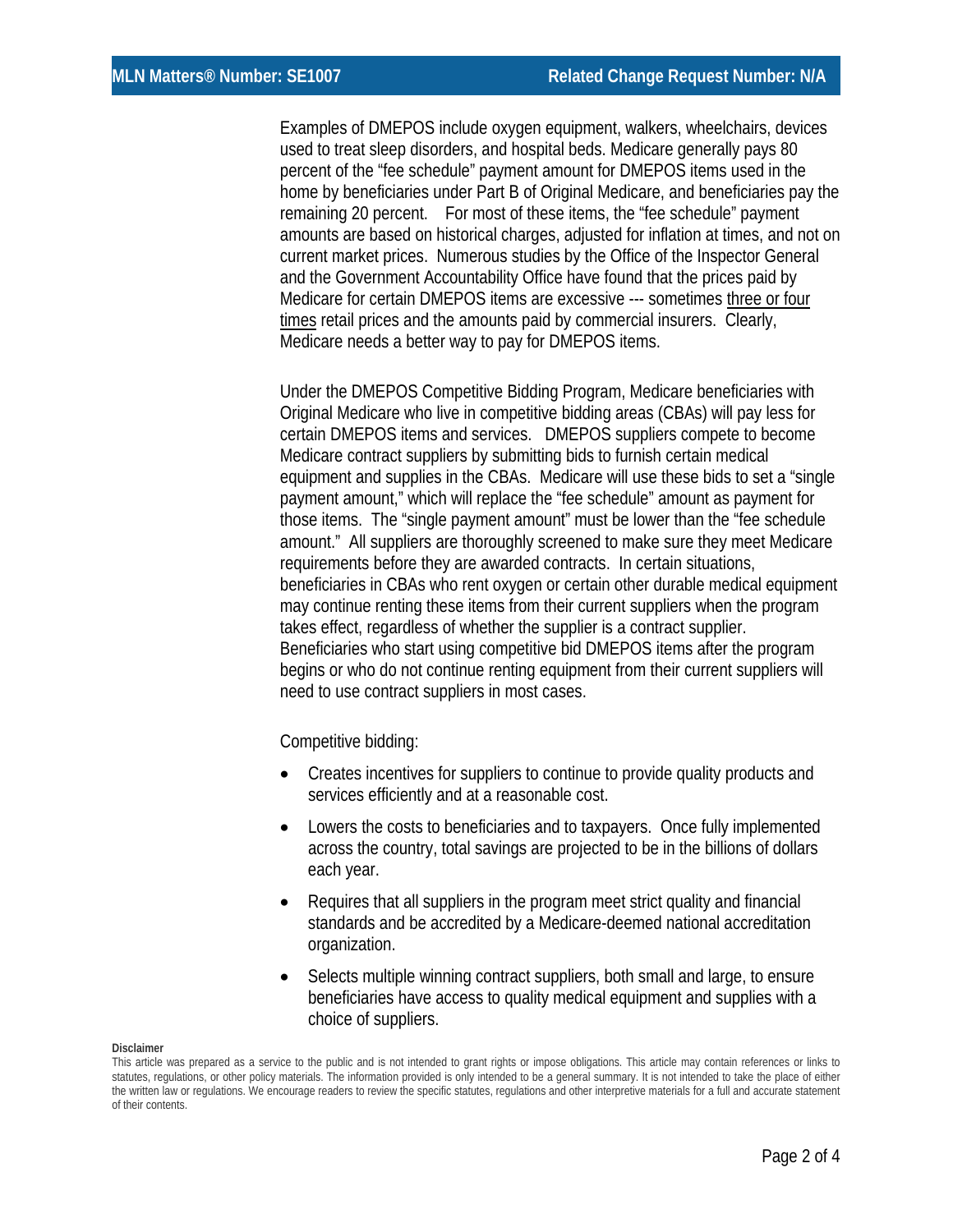#### **Proven Results**

Competitive bidding for DMEPOS is proven to save money for taxpayers and Medicare beneficiaries while maintaining access to quality DMEPOS items and services. The *Balanced Budget Act of 1997* required Medicare to test competitive bidding for DMEPOS items as a new way to set fees. Medicare implemented two demonstration projects in Polk County, Florida and San Antonio, Texas to determine if competitive bidding among suppliers would be successful in driving down costs to a fair market value while maintaining product quality. The demonstration projects showed that competition helps Medicare beneficiaries receive quality medical equipment and supplies at fair and reasonable prices. At the completion of the demonstration projects in 2002, Medicare found that:

- 77 percent of winning bidders were small suppliers;
- Beneficiaries saved 20 percent through the competitive model;
- Access to quality equipment and supplies was maintained; and
- Beneficiary satisfaction remained high.

# **Implementation Overview**

After the successful demonstrations, the *Medicare Prescription Drug, Improvement and Modernization Act of 2003* (MMA) mandated that Medicare phase in the DMEPOS Competitive Bidding Program. Round One of the program was implemented on July 1, 2008 in 10 CBAs and resulted in a projected average savings of 26 percent compared to Medicare's fee schedule amounts. Two weeks after implementation, Congress enacted a temporary delay of the program as part of the *Medicare Improvements for Patients and Providers Act of 2008 (MIPPA)*  which mandated certain program modifications but did not fundamentally change the nature of the program required by the MMA.

The MIPPA required CMS to terminate supplier contracts awarded in Round One and to conduct a new competition in nine CBAs in 2009. Together with its Competitive Bidding Implementation Contractor, Medicare is currently evaluating bids suppliers submitted in 2009 and expects to announce the competitive bidding payment rates **resulting from the competition** in June 2010. Medicare plans to announce the contract suppliers in September 2010, and the program is scheduled to go into effect in the nine Round One Rebid areas on January 1, 2011. Medicare will begin the supplier competition for the next phase (Round Two) of the program in 2011.

# **Round One Rebid Areas and Product Categories**

#### **Disclaimer**

This article was prepared as a service to the public and is not intended to grant rights or impose obligations. This article may contain references or links to statutes, regulations, or other policy materials. The information provided is only intended to be a general summary. It is not intended to take the place of either the written law or regulations. We encourage readers to review the specific statutes, regulations and other interpretive materials for a full and accurate statement of their contents.